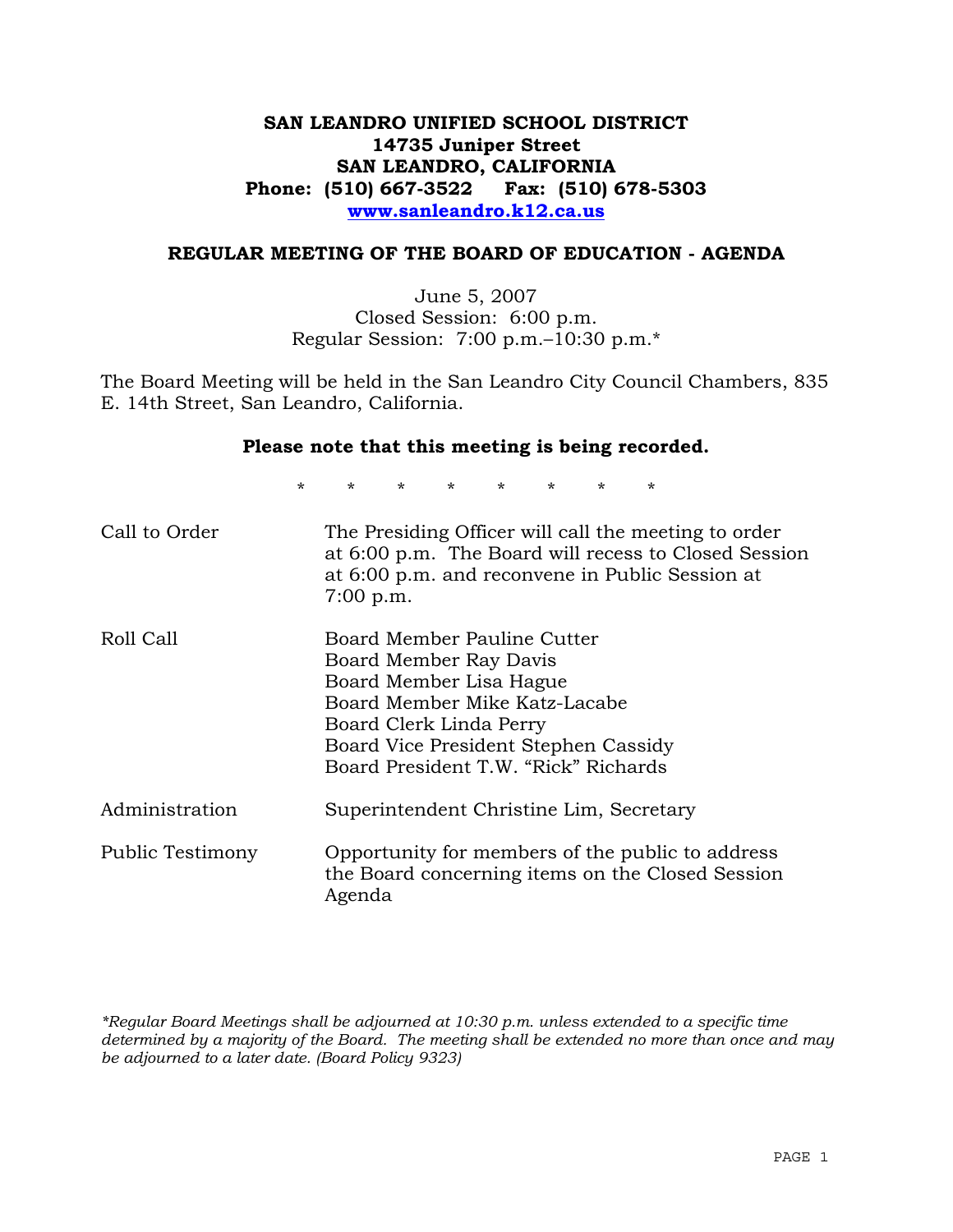Prior to the Public Session, the Board will meet in Closed Session pursuant to Education Code Sections 35146 and 48918(c), and Government Code Sections 54957, 54957.6, 54956.9(b), and 54956.9.

- a) Student Expulsions
- b) Public Employee Performance Evaluation, Title: Superintendent's Evaluation
- c) Public Employee Discipline/Dismissal/Release
- d) Conference with Labor Negotiator
- e) Conference with Legal Counsel Anticipated Litigation Significant Exposure to Litigation
- f) Public Employee Appointment Title: Roosevelt Elementary School Principal
- g) Conference with Legal Counsel Existing Litigation

| Report Closed<br>Session Action | Motion Second Vote                                 |  |                                                                                                                                                                                                                                                                                                                                                                                                                                                                                                                                                                                                                                                                                                                                                                                                                                                                                                                                                                                                                        |
|---------------------------------|----------------------------------------------------|--|------------------------------------------------------------------------------------------------------------------------------------------------------------------------------------------------------------------------------------------------------------------------------------------------------------------------------------------------------------------------------------------------------------------------------------------------------------------------------------------------------------------------------------------------------------------------------------------------------------------------------------------------------------------------------------------------------------------------------------------------------------------------------------------------------------------------------------------------------------------------------------------------------------------------------------------------------------------------------------------------------------------------|
| Pledge of Allegiance            |                                                    |  |                                                                                                                                                                                                                                                                                                                                                                                                                                                                                                                                                                                                                                                                                                                                                                                                                                                                                                                                                                                                                        |
| Approve Agenda                  | Approve the Regular Meeting Agenda of June 5, 2007 |  |                                                                                                                                                                                                                                                                                                                                                                                                                                                                                                                                                                                                                                                                                                                                                                                                                                                                                                                                                                                                                        |
|                                 | Motion __________ Second __________ Vote ________  |  |                                                                                                                                                                                                                                                                                                                                                                                                                                                                                                                                                                                                                                                                                                                                                                                                                                                                                                                                                                                                                        |
| Legal Statement                 | 54954.2(a)                                         |  | Members of the audience who wish to address the<br>Board are asked to complete the yellow card available at<br>the entrance and submit it to the Board's Administrative<br>Assistant. Speakers who have completed the card will be<br>called when the item is reached on the agenda or, for<br>non-agenda items, during the Public Testimony. Cards<br>are to be turned in before the item is reached on the<br>agenda. Please note that this meeting is being recorded.<br>State law prohibits the Board of Education from taking<br>any action on or discussing items that are not on the<br>posted agenda except to A) briefly respond to statements<br>made or questions posed by the public in attendance; B)<br>ask questions for clarification; C) provide a reference to a<br>staff member or other resource for factual information in<br>response to the inquiry; or D) ask a staff member to<br>report back on the matter at the next meeting and/or put<br>it on a future agenda. (Government Code Section |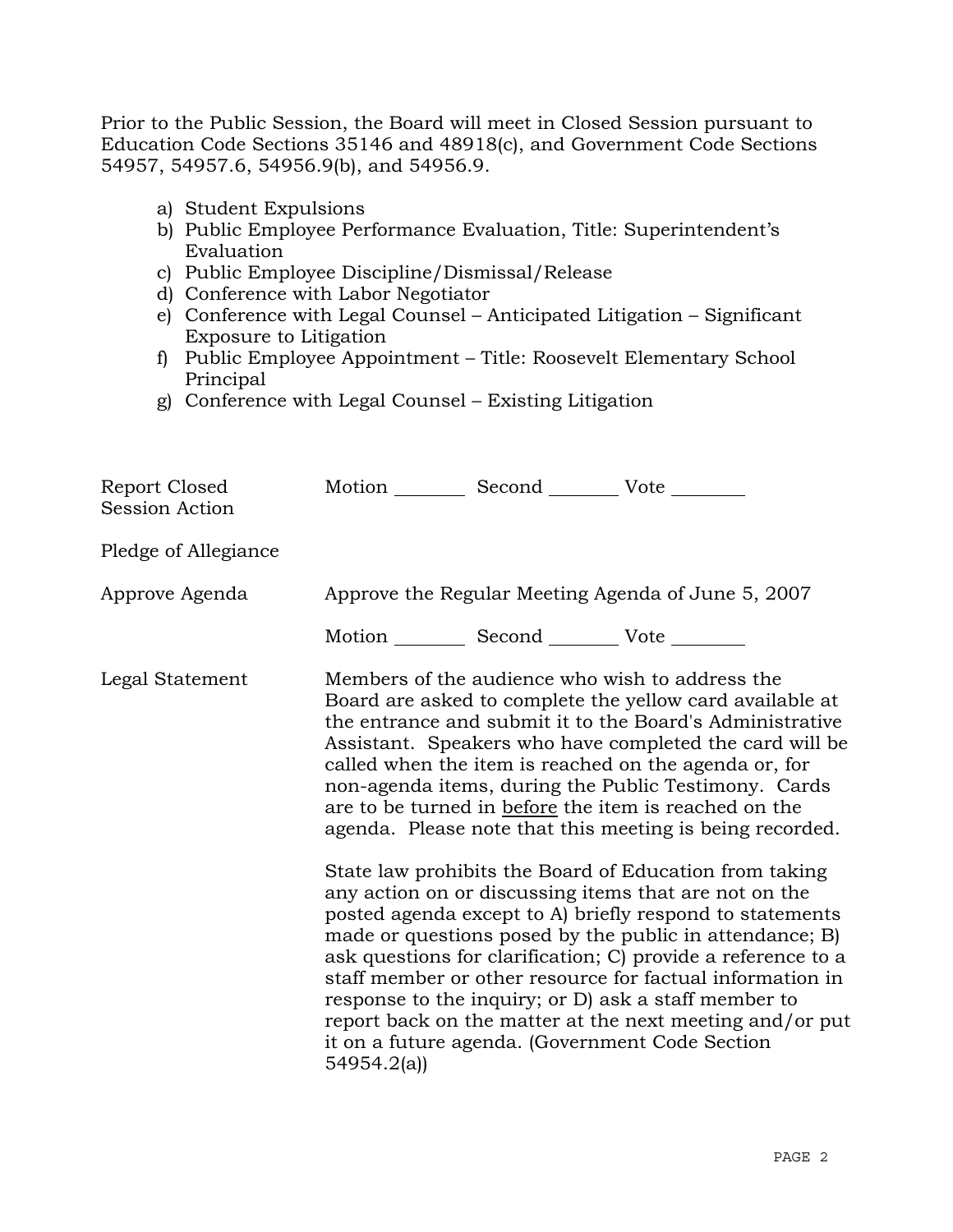#### **PRESENTATIONS**

- \* Certificate of Commendation will be presented to Damiya Jones, for receiving a Cultural Pursuit Student Achievement Award from the Southern Alameda County Alliance of African American Educators at the 3rd Annual Award's Ceremony on April 29, 2007.
- \* Certificate of Commendation will be presented to Alda Nguyen for being selected at Eden Area Regional Occupational Program Student of the Month for April 2007.
- \* Certificates of Commendation will be presented to the following people in recognition of all their time and effort towards the success of San Leandro High School's musical production of *Grease*:

| Directors<br>Megan McKinley, Director<br>Liz Setzer, Vocal Director<br>David Leese, Orchestra Director            | Choreographer<br>Bryant Cash-Welch                                                                                                                                                                                                                                                                                                                                                                                                                     | <b>Stage Manager</b><br>Gabriele Koizumi          |
|-------------------------------------------------------------------------------------------------------------------|--------------------------------------------------------------------------------------------------------------------------------------------------------------------------------------------------------------------------------------------------------------------------------------------------------------------------------------------------------------------------------------------------------------------------------------------------------|---------------------------------------------------|
| Sound and Light Director<br>Jono Weinberg                                                                         | <b>SLHS Producer</b><br>Claire McKean                                                                                                                                                                                                                                                                                                                                                                                                                  | Sets<br>J.P. Frary                                |
| Costumes<br>Carrie King<br>Karen Koizumi<br>Caeli Koizumi<br>Lisa Hague<br>Carla Schulthesis-Gerry<br>Laurel Rice | <b>Stage Crew</b><br>Andrew Garcia<br>Liz Sommer-Reid<br>Daniel Stein<br>Lola Ridgell<br>Linda Chew<br>Leanne Hackett<br>Melonie Moran<br>Phenisha Blake                                                                                                                                                                                                                                                                                               | <b>Spots</b><br>Jennifer Rogers<br>Evan Torkelson |
|                                                                                                                   | Behind the Scenes<br>Amy Furtado, Principal<br>Rachel Marchetti, Program<br>Pat Mahoney, J.C. Paper<br>Elaine & Norman Tesorero, T-Shirts<br>Jeni Engler, Publicity<br>Antonio Castellanos, Custodian<br>Joe & Rilia Sanders, Snack Bar<br>Joanne Oshida, Parent Coordinator<br>Carla Schulthesis-Gerry, Parent Coordinator & Costumes<br>Paul & Jane Davis, Budget<br>Molly Goin, Set Designer<br>Saul Schultheis-Gerry, Musical Theatre Board Member |                                                   |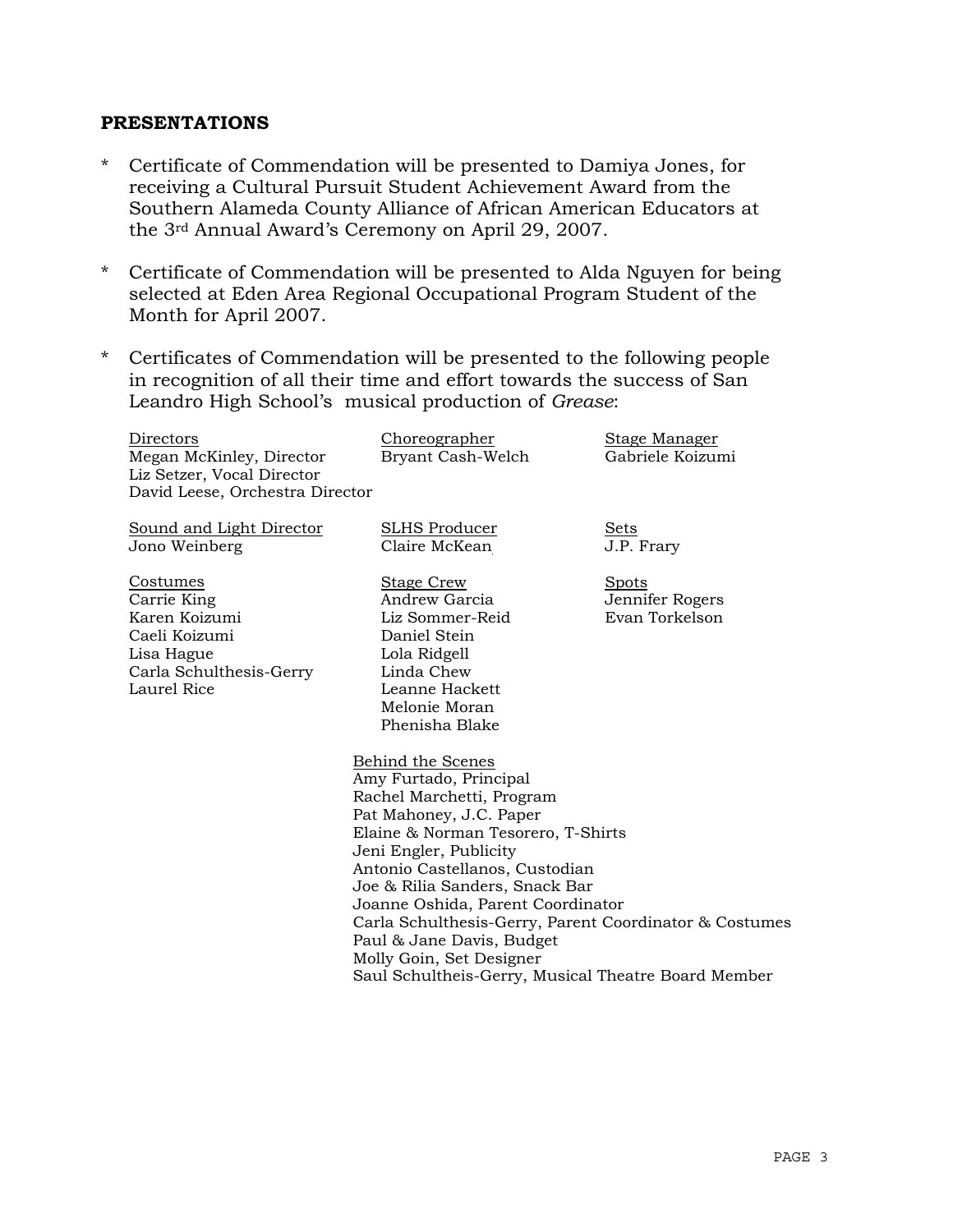\* Certificates of Commendation will be presented to the following people in recognition of all their time and effort towards the success of San Leandro High School's musical production *Beauty and the Beast*:

| Musical and Orchestra Director Kathy Maier       |                                                                  |
|--------------------------------------------------|------------------------------------------------------------------|
|                                                  |                                                                  |
|                                                  |                                                                  |
|                                                  |                                                                  |
|                                                  | Jason Proctor                                                    |
|                                                  |                                                                  |
| Light Technician Richard Palmer, Shannon Schultz |                                                                  |
|                                                  |                                                                  |
| Head Costumer  Karen Koizumi                     |                                                                  |
|                                                  |                                                                  |
| Sound Engineers  David Staats, Tom Chesire       |                                                                  |
| Company Photographer  Linda Fischer-Werk         |                                                                  |
|                                                  |                                                                  |
|                                                  | Costumer Stitcher Joan Porter, Liz Schultz, Melody Tannom, Vicki |
|                                                  | Woolworth, Chantay Bullins, Marge Andres,                        |
|                                                  | Gabriele Koizumi, Annabelle Garcia, Kim                          |
|                                                  | Liljequist, Laura Bruce, Jaqui Diaz, Tina Niato,                 |
|                                                  | Marge Diaz                                                       |
| Program Design &  Wendy Alder                    |                                                                  |
| Construction                                     |                                                                  |
|                                                  |                                                                  |
|                                                  | House Manager Jenny Engler, Tina Niato, Starla Mason             |
| Volunteer Coordinator  Karen Diaz                |                                                                  |
| Snack Bar Coordinator Elaine Tesorero            |                                                                  |
|                                                  |                                                                  |

\* Certificate of Commendation will be presented to Roosevelt Elementary School first grade teacher Karen Koizumi for being named "Teacher of the Year" by WalMart. The Local Teacher of the Year honor is awarded by each WalMart, Sam's Club, Neighborhood Market and DC store to an outstanding teacher in their area during National Teacher Appreciation Week in May.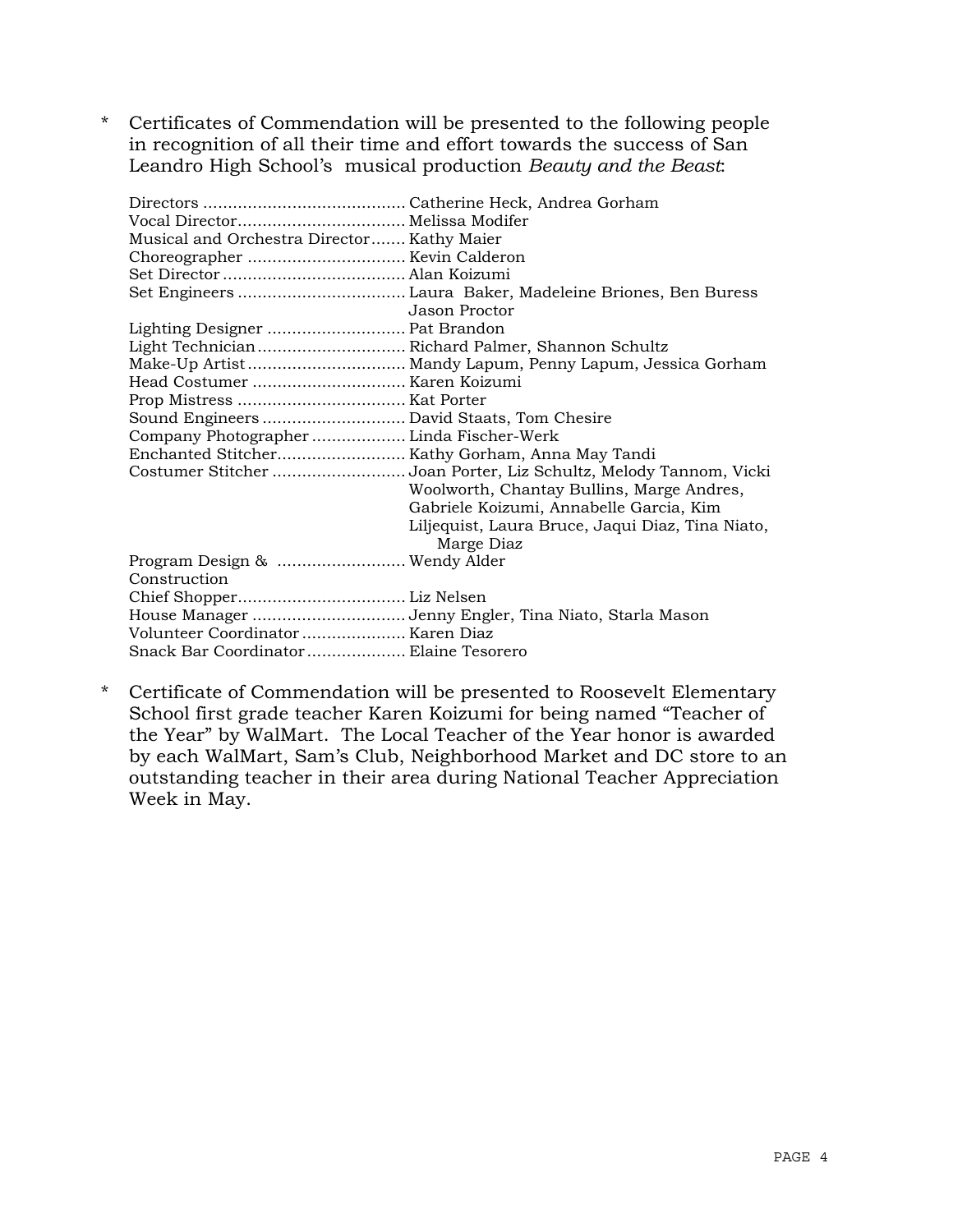\* Certificates of Commendation will be presented to members of the following five Conceptual Design Teams: PGE Parking Lot, 9th Grade Campus, Arts Education Center, Career Technical Education/Industrial Arts Building.

| 9th Grade Campus        |                                     | <b>PGE</b> Parking Lot           |
|-------------------------|-------------------------------------|----------------------------------|
| Cindy Cathey, Lead      | Pete Lismer                         | Mike Murphy, Lead                |
| Wendy Ponder, Co-Lead   | Luis Mendoza                        | E. Oscar Borin                   |
| Mary Beth Barloga       | Alexandria Monroe                   | Reh-Lin Chen                     |
| Sally Barros            | James Monore                        | Keith R. Cooke                   |
| Tony Breslin            | Maureen Moran                       | <b>Brad Gardiner</b>             |
| <b>Billy Campbell</b>   | Ellen Muir                          | Susan Herrera                    |
| Siobhan Cohee           | James Nguyen                        | Deidre Mercedes                  |
| Miguel Enguidanos       | Gustavo Perez                       | Jeffrey Neisse                   |
| Fabiola Fernandez       | Sabrina Ramirez                     | Janet Plankenhorn                |
| Mike Hassett            | Josh Royal                          | Brandon Wehrly                   |
| Hanson Hom              | Rarianna Rubio                      |                                  |
| Alton Jefferson         | Matthew Shew                        |                                  |
| Michelle Johnson        | Gerald Shovlin                      |                                  |
| Telia Jones             | Carmen Sullivan                     |                                  |
| Alan Koizum             | Jeannette Wood                      |                                  |
|                         | Sarah Wilson                        |                                  |
| Kyle Liljequist         |                                     |                                  |
| <b>Arts Education</b>   | <b>SLHS Library</b>                 | Career Technical                 |
| Center                  | Expansion                           | Education/Industrial             |
| Judith Cameron, Lead    |                                     | Arts Building                    |
| Julianna Sikes, Co-Lead | Byron Isaac, Lead                   | David Lorden, Lead               |
| Karla Ball              | Roxanne Ansolabehere, Co-Lead       | Daniel Chaja, Co-Lead            |
| Jackie Bassman          | Alan Alonzo                         | <b>JP</b> Frary                  |
| Tony Breslin            | Amy Cassidy                         | Irene Fujii                      |
| Audrey Brown            | Marie Duffey                        | Jerry Heverly                    |
| Susan Criswell          |                                     | Alton Jefferson                  |
|                         | Miguel Enguidanos                   |                                  |
| Jeni Engler             | Margaret Halland<br>Alton Jefferson | Andrew Shyers<br>Carmen Sullivan |
| Tony Farley             | Kathy Neisse                        |                                  |
| Irene Fujii             |                                     | Robert Volpa                     |
| Alexs Gilmete           | Melody Tannam                       |                                  |
| Diana Gentry            | JoEllen Thompson                    |                                  |
| Phil Hargrave           |                                     |                                  |
| Charlie Ho              |                                     |                                  |
| Carolyn Knudston        |                                     |                                  |
| Alan Koizumi            |                                     |                                  |
| Maia Morrar             |                                     |                                  |
| Claire McKean           |                                     |                                  |
| Mark Moash              |                                     |                                  |
| Chad Pennebaker         |                                     |                                  |
| Leo Ray-Lynch           |                                     |                                  |
| Sid Schoenfeld          |                                     |                                  |
| Ammar Sahelli           |                                     |                                  |
| <b>Steve Speyer</b>     |                                     |                                  |
| Maria Vega              |                                     |                                  |
| Kurt Weidmann           |                                     |                                  |
| Geno Yun                |                                     |                                  |
|                         |                                     |                                  |
|                         |                                     |                                  |

\* Certificates of Commendation will be presented to National Board Certified Teachers, Ruby Smart and Karla Ball.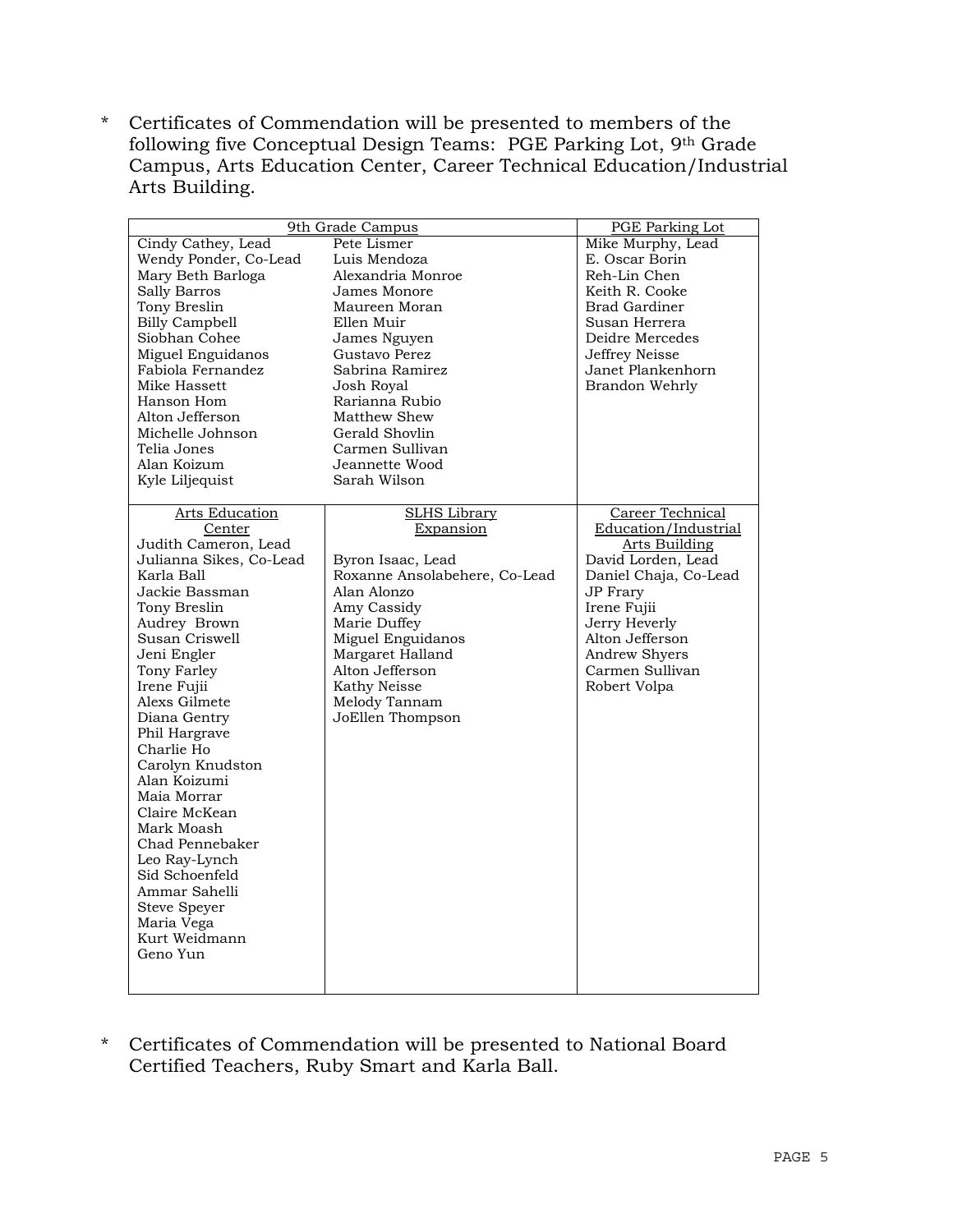- \* San Leandro Adult School Principal Susanne Wong and Vice-Principal Bradley Frazier will report on Adult School enrollment, program data, and WIA student outcome information. San Leandro Adult School students Cherie Moore, diploma student; Veronica Jauregui, Even Start; and Marcine Willard, Life Long Learner; will share how their adult school experiences have made a difference in their lives.
- \* On May 18, 2007, the Governor presented his 2007-2008 May Revision budget proposals. Staff will provide a presentation to the Board that highlights the Governor's education budget.

**REPORTS 8:00 p.m. Time Specific**  Student Representatives' Reports

# **PUBLIC TESTIMONY ON NON-AGENDA ITEMS**

**REPORTS** Correspondence Superintendent's Report Board Committee Reports

- City/District Liaison
- Facilities/Technology
- Student Board Member Ad Hoc Committee

Board Representatives' Reports

- Alameda County School Boards Assn.
- Mid-Alameda County Special Education Local Plan Area

# **CONSENT ITEMS**

These items are considered routine and may be enacted by a single motion. At the request of any member of the Board, any item on the consent agenda shall be removed and given individual consideration for action as a regular agenda item.

## General Services

| $1.1-C$<br>Approval of Board<br>Minutes $-$ May 7, 2007     | <b>Staff Recommendation:</b><br>Approve the minutes of the special Board meeting<br>held on May 7, 2007.  |        |      |
|-------------------------------------------------------------|-----------------------------------------------------------------------------------------------------------|--------|------|
|                                                             | Motion                                                                                                    | Second | Vote |
| $1.2-C$<br>Approval of Board<br>Minutes $-$ May 15,<br>2007 | <b>Staff Recommendation:</b><br>Approve the minutes of the regular Board meeting<br>held on May 15, 2007. |        |      |
|                                                             | Motion                                                                                                    | Second | Vote |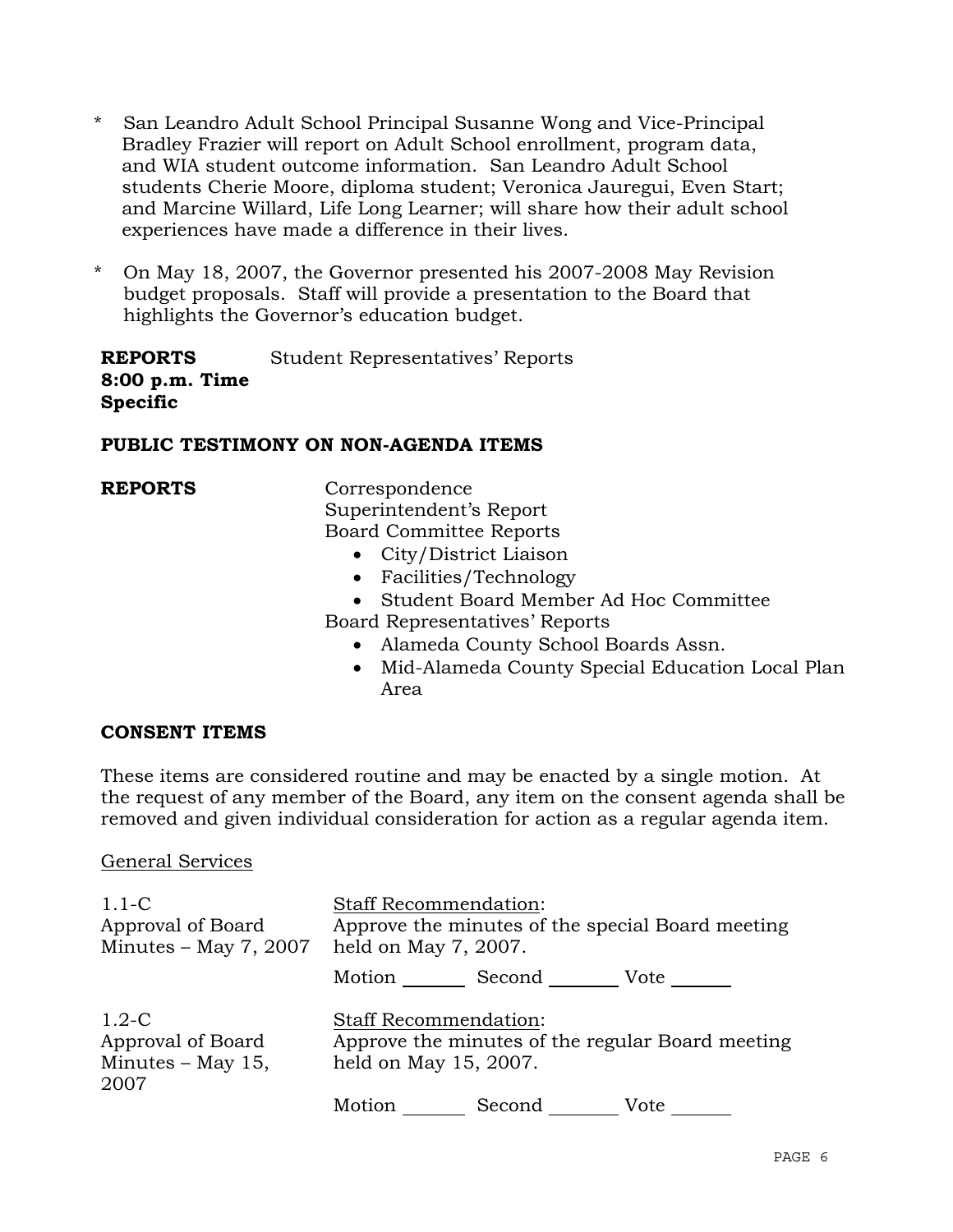# Human Resources

| $2.1-C$<br>Acceptance of<br>Personnel Report                       |                                                                                                                                 | Staff Recommendation:<br>Accept Personnel Report as submitted.                         | Motion _________ Second __________ Vote _______                                                                                                                                         |
|--------------------------------------------------------------------|---------------------------------------------------------------------------------------------------------------------------------|----------------------------------------------------------------------------------------|-----------------------------------------------------------------------------------------------------------------------------------------------------------------------------------------|
| $2.2 - C$<br>Resolution #07-22,<br>Variable Term Waiver<br>Request | <b>Staff Recommendation:</b><br>Adopt Resolution #07-22 authorizing certificated<br>staff to teach with a Variable Term Waiver. |                                                                                        |                                                                                                                                                                                         |
|                                                                    |                                                                                                                                 |                                                                                        | Motion _________ Second __________ Vote _______                                                                                                                                         |
| <b>Educational Services</b>                                        |                                                                                                                                 |                                                                                        |                                                                                                                                                                                         |
| $3.1-C$<br>Acceptance of<br>Donations                              | follows:                                                                                                                        | Staff Recommendation:                                                                  | Approve the acceptance of gifts to the District as                                                                                                                                      |
|                                                                    | James Monroe Elementary School<br>• Ice Cream for $5th$ Grade Promotion – Pak-N-<br>Save Foods, San Leandro                     |                                                                                        |                                                                                                                                                                                         |
|                                                                    | $\bullet$<br>$\bullet$<br>Year)<br>Campaign                                                                                     | Roosevelt Elementary School<br>Giving Campaign<br>\$531.03 – Wells Fargo Annual Giving | \$399 – PG&E Matching Gifts and Annual<br>\$1,000 – Wal-Mart Foundation (Teacher of the<br>• \$187.28 – Target (Take Charge of Education)<br>• \$75.54 – Albertson's Community Partners |
|                                                                    |                                                                                                                                 |                                                                                        | Motion _________ Second __________ Vote _______                                                                                                                                         |
| $3.2-C$<br>Proposed Stipulated<br><b>Expulsion Order</b>           | student E28-06/07.                                                                                                              | <b>Staff Recommendation:</b>                                                           | Approve the stipulated expulsion recommendation<br>from the Director of Student Support Services for                                                                                    |
|                                                                    |                                                                                                                                 |                                                                                        | Motion _________ Second _________ Vote _______                                                                                                                                          |
| $3.3-C$<br>Proposed Stipulated<br><b>Expulsion Order</b>           | student E29-06/07.                                                                                                              | Staff Recommendation:                                                                  | Approve the stipulated expulsion recommendation<br>from the Director of Student Support Services for                                                                                    |
|                                                                    |                                                                                                                                 | Motion Second                                                                          | Vote                                                                                                                                                                                    |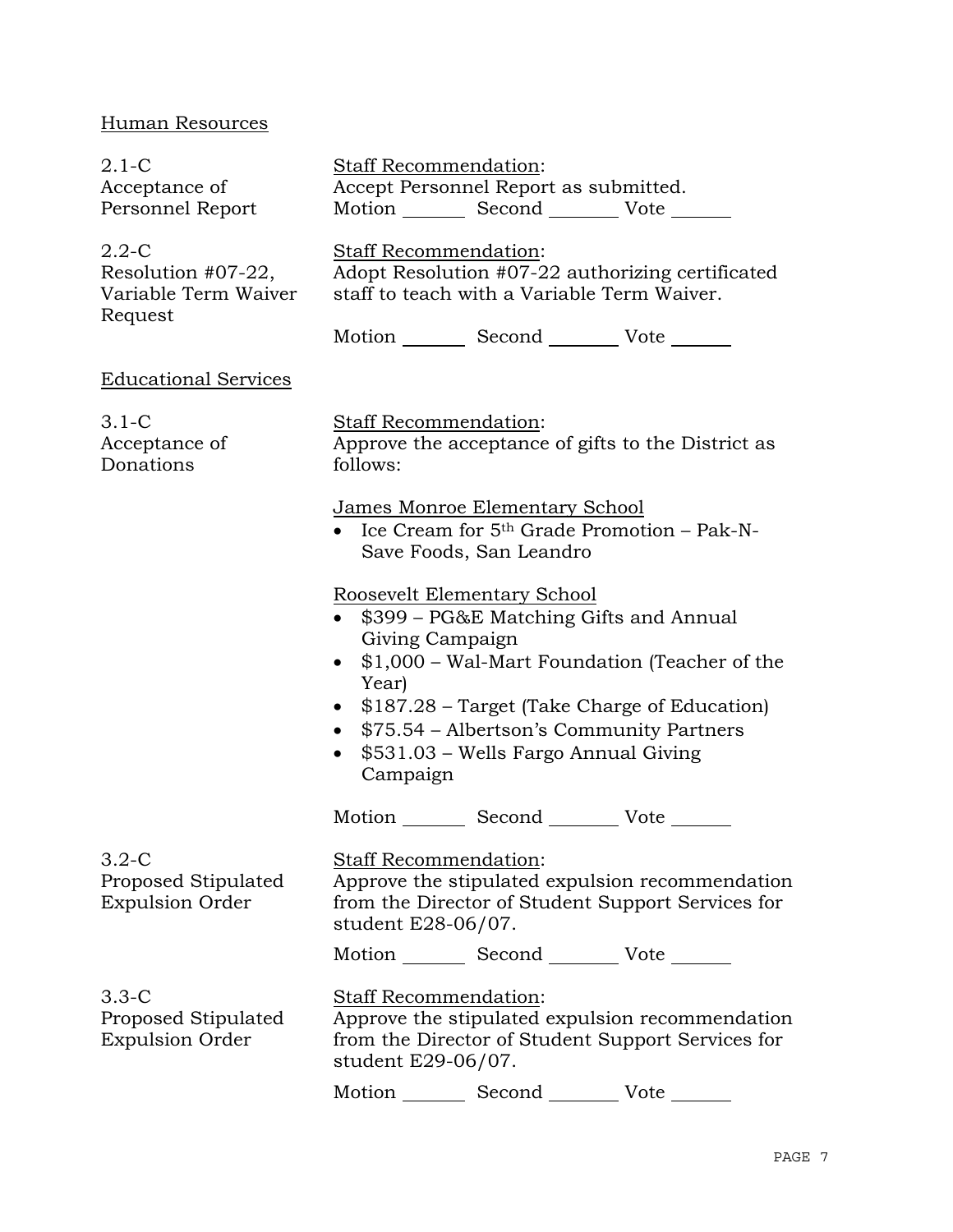| $3.4 - C$<br>Proposed Stipulated<br><b>Expulsion Order</b>                                                                                                                 | Staff Recommendation:<br>Approve the stipulated expulsion recommendation<br>from the Director of Student Support Services for<br>student E30-06/07.                                                                                                                                                                                                                                                                                                                                             |  |
|----------------------------------------------------------------------------------------------------------------------------------------------------------------------------|-------------------------------------------------------------------------------------------------------------------------------------------------------------------------------------------------------------------------------------------------------------------------------------------------------------------------------------------------------------------------------------------------------------------------------------------------------------------------------------------------|--|
|                                                                                                                                                                            | Motion _________ Second __________ Vote _______                                                                                                                                                                                                                                                                                                                                                                                                                                                 |  |
| $3.5-C$<br>San Leandro High<br><b>School Carl Perkins</b><br>Career & Technical<br><b>Education Application</b>                                                            | Staff Recommendation:<br>Approve the San Leandro High School 2007-2008<br>Card D. Perkins Career & Technical Education<br>Application for funding.                                                                                                                                                                                                                                                                                                                                              |  |
| for Funding                                                                                                                                                                | Motion _________ Second ___________ Vote _______                                                                                                                                                                                                                                                                                                                                                                                                                                                |  |
| $3.6-C$<br>Memorandum of<br>Understanding<br>between the San<br>Leandro Unified School<br>District, City of San<br>Leandro Recreation<br>and Human Services<br>Departments | Staff Recommendation:<br>Approve the Memorandum of Understanding<br>(MOU) between the San Leandro Unified School<br>District, City of San Leandro Recreation and<br>Human Services Departments<br>Motion Second Vote                                                                                                                                                                                                                                                                            |  |
| $3.7-C$<br>Purchase of Computers<br>for Wilson Elementary<br>School from<br>Categorical Funds                                                                              | Staff Recommendation:<br>Approve the purchased of computers for Wilson<br>Elementary School from categorical funds from<br>categorical funds.                                                                                                                                                                                                                                                                                                                                                   |  |
|                                                                                                                                                                            | Motion _________ Second __________ Vote _______                                                                                                                                                                                                                                                                                                                                                                                                                                                 |  |
| <b>Business Operations</b>                                                                                                                                                 |                                                                                                                                                                                                                                                                                                                                                                                                                                                                                                 |  |
| 4.1-C<br>Resolution #07-23, Tax<br>and Revenue<br><b>Anticipation Notes</b><br>(TRANS) 2007-08<br><b>Fiscal Year</b>                                                       | Staff Recommendation:<br>Adopt Resolution #07-23 for issuance of the Tax<br>& Revenue Anticipation Notes (TRANS) 2007-08<br>Fiscal Year authorizing the District's participation<br>in the 2007 California School Cash Reserve<br><i>Program</i> for a maximum borrowing of \$10 million<br>with Kelling, Northcross & Nobriga (KNN) to<br>operate as the District's financial advisor and<br>Jones Hall, Attorneys at Law, as District financial<br>legal counsel.<br>Motion<br>Second<br>Vote |  |
|                                                                                                                                                                            |                                                                                                                                                                                                                                                                                                                                                                                                                                                                                                 |  |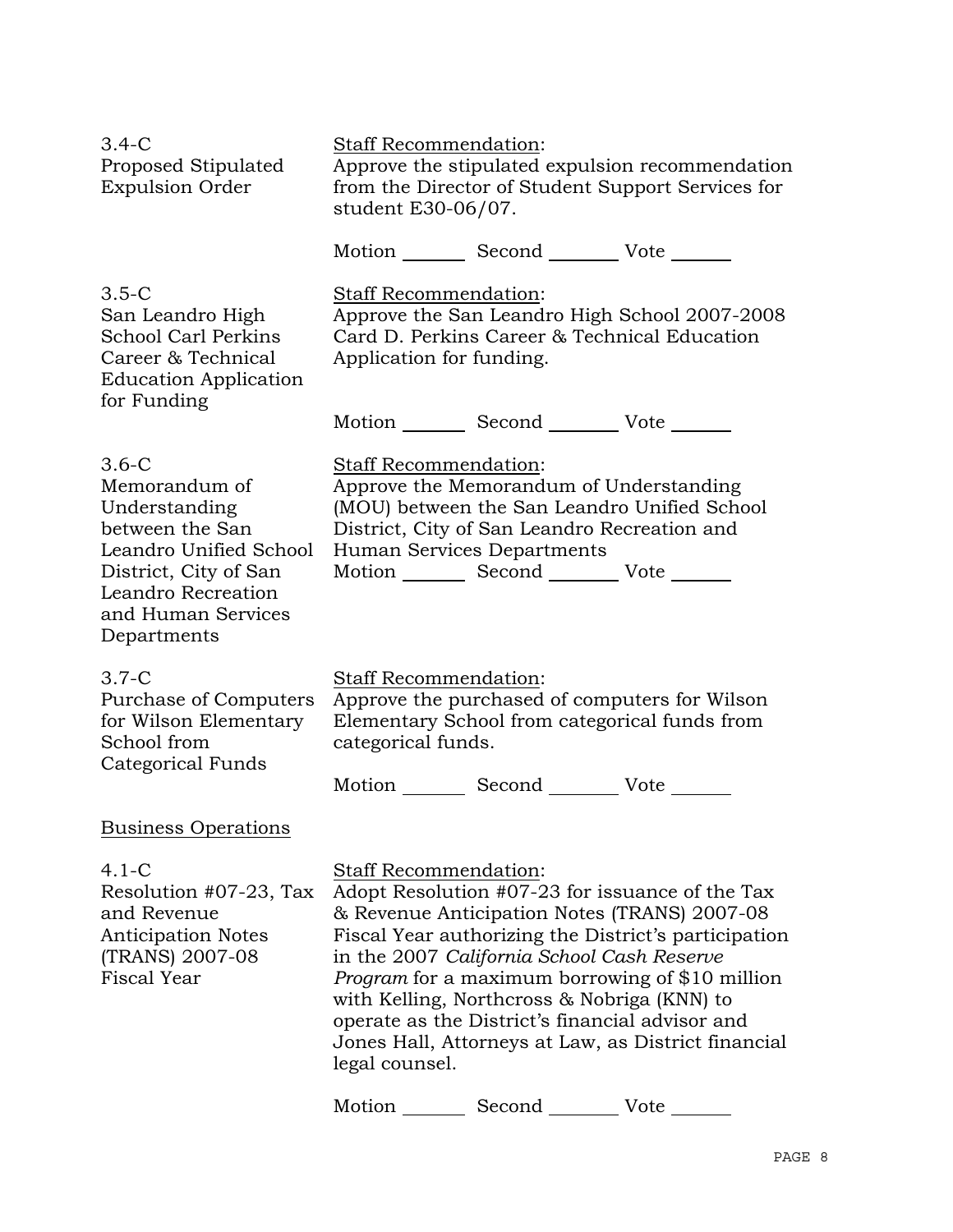# Facilities and Construction

| $5.1 - C$<br>Architectural<br><b>Programming Services</b><br>Contract for the San<br>Leandro High School                                   | Staff Recommendation:<br>Approve the Architectural Programming Services<br>Contract with AEDIS Architects, for the San<br>Leandro High School Library Expansion                                                                                            |  |
|--------------------------------------------------------------------------------------------------------------------------------------------|------------------------------------------------------------------------------------------------------------------------------------------------------------------------------------------------------------------------------------------------------------|--|
| Library Expansion                                                                                                                          | Motion Second Vote                                                                                                                                                                                                                                         |  |
| $5.2-C$<br>Architectural<br><b>Programming Services</b><br>Contract for the San<br>Leandro High School<br><b>Industrial Arts</b>           | <b>Staff Recommendation:</b><br>Approve the Architectural Programming Services<br>Contract with AEDIS Architects, for the San<br>Leandro High School Industrial Arts Renovation.                                                                           |  |
| Renovation                                                                                                                                 | Motion _________ Second __________ Vote _______                                                                                                                                                                                                            |  |
| $5.3-C$<br>Architectural<br><b>Programming Services</b><br>Contract for the San<br>Leandro High School<br>Career Tech Education<br>Project | Staff Recommendation:<br>Approve the Architectural Programming Services<br>Contract with AEDIS Architects, for the San<br>Leandro High School Career Tech Education<br>Project.                                                                            |  |
|                                                                                                                                            | Motion _________ Second __________ Vote _______                                                                                                                                                                                                            |  |
| $5.4-C$<br>Construction<br><b>Management Services</b><br>Contact for Roofing at<br>Garfield and Monroe<br>Elementary Schools.              | Staff Recommendation:<br>Approve the Construction Management Services<br>Contract with O'Connor Construction<br>Management Inc., for roofing at Garfield and<br>Monroe Elementary schools.<br>Motion _________ Second _________ Vote _______               |  |
| $5.5 - C$<br>Change Order No. 1<br>Jefferson Elementary<br>School Fence Project                                                            | <b>Staff Recommendation:</b><br>Approve Change Order No. 1 for Arrow Fencing<br>Inc., for the Jefferson Elementary School Fence<br>Project, Bid Package No. 06-10. This change<br>order represents an increase of 2.5% to the<br>original contract amount. |  |
|                                                                                                                                            | Motion _________ Second __________ Vote ______                                                                                                                                                                                                             |  |